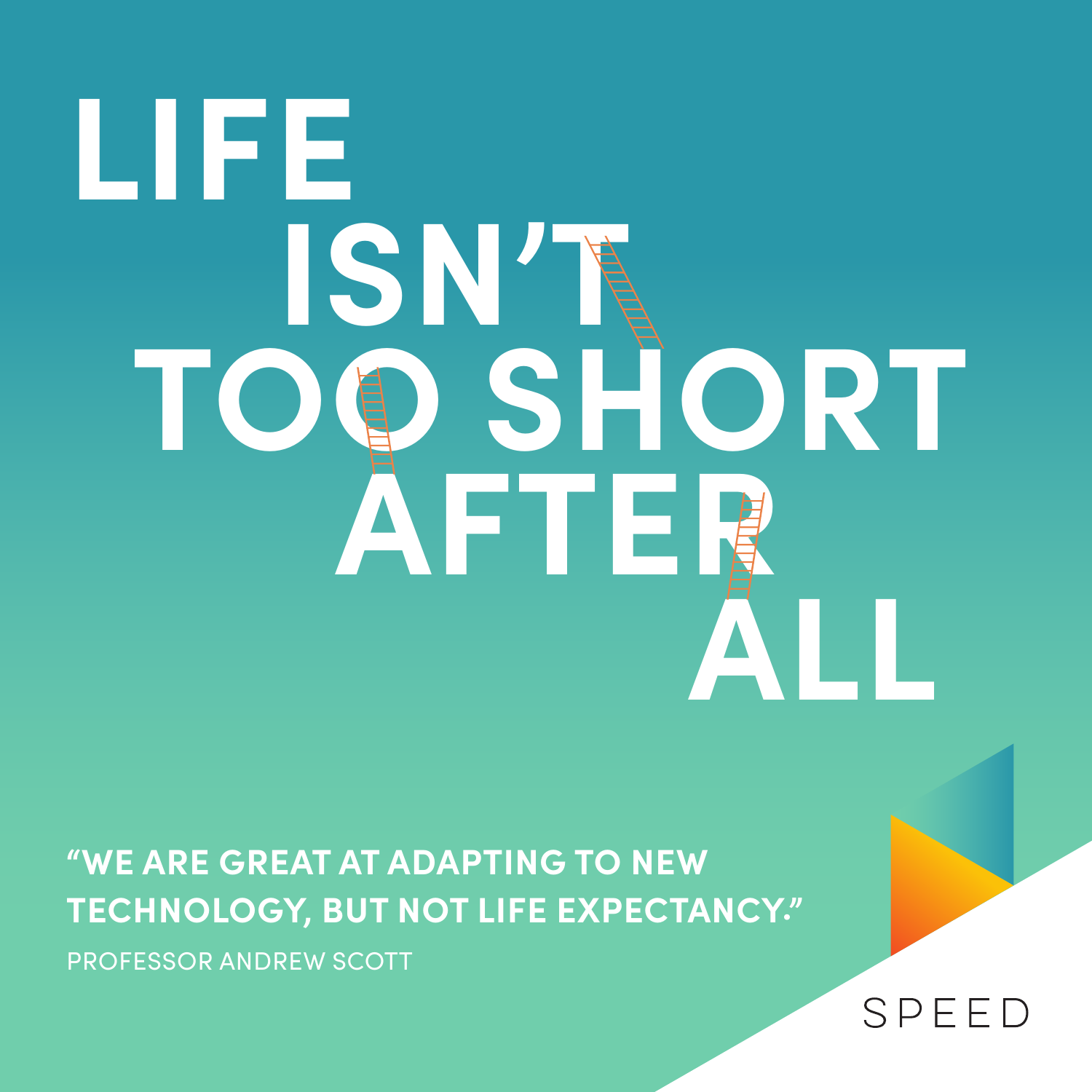Have you ever thought what living to 100 years old would be like? Does a long life fill you with a dread of working for longer or excitement at more time to achieve your dreams? How will longevity affect the way you work, plan for your future, manage your relationships and live?

A child born in the developed world today has a more than 50 per cent chance of living to be over 100\*, say Andrew Scott and Lynda Gratton, professors at London Business School and authors of The 100-Year Life: Living and Working in an Age of Longevity. Centenarians are the fastest growing age group in the UK, according to figures from the Office of National Statistics and in the past 30 years the number of people reaching 100 has quadrupled.

Marketers have an important role to play in this by supporting businesses and brands through this journey to ensure relevancy and engagement. Professor Andrew Scott, co-author of the mustread new book, The 100-Year Life, joined Speed Communications and panellists for a thoughtprovoking and optimistically insightful talk at the Wellcome Collection

But has society kept up with this huge demographic change? Our lives have traditionally been predicated by the three-stage life: education, employment and retirement. But with advances in technology, healthcare, and social care this well-established pathway is outdated and already beginning to collapse.

This will affect not only how we work but how business are run and how they communicate to ensure they are contextually aligned to an ageing and changing society. Discussion circled a key question: if we are all living longer than ever before, what does this mean for our finances, career, education and relationships and how will this impact on brands and businesses?

## **ARE YOU READY TO LIVE TO 100 YEARS OLD?**

**"A CHILD BORN IN THE DEVELOPED WORLD TODAY HAS A MORE THAN 50 PER CENT CHANCE OF LIVING TO BE OVER 100\* ".**

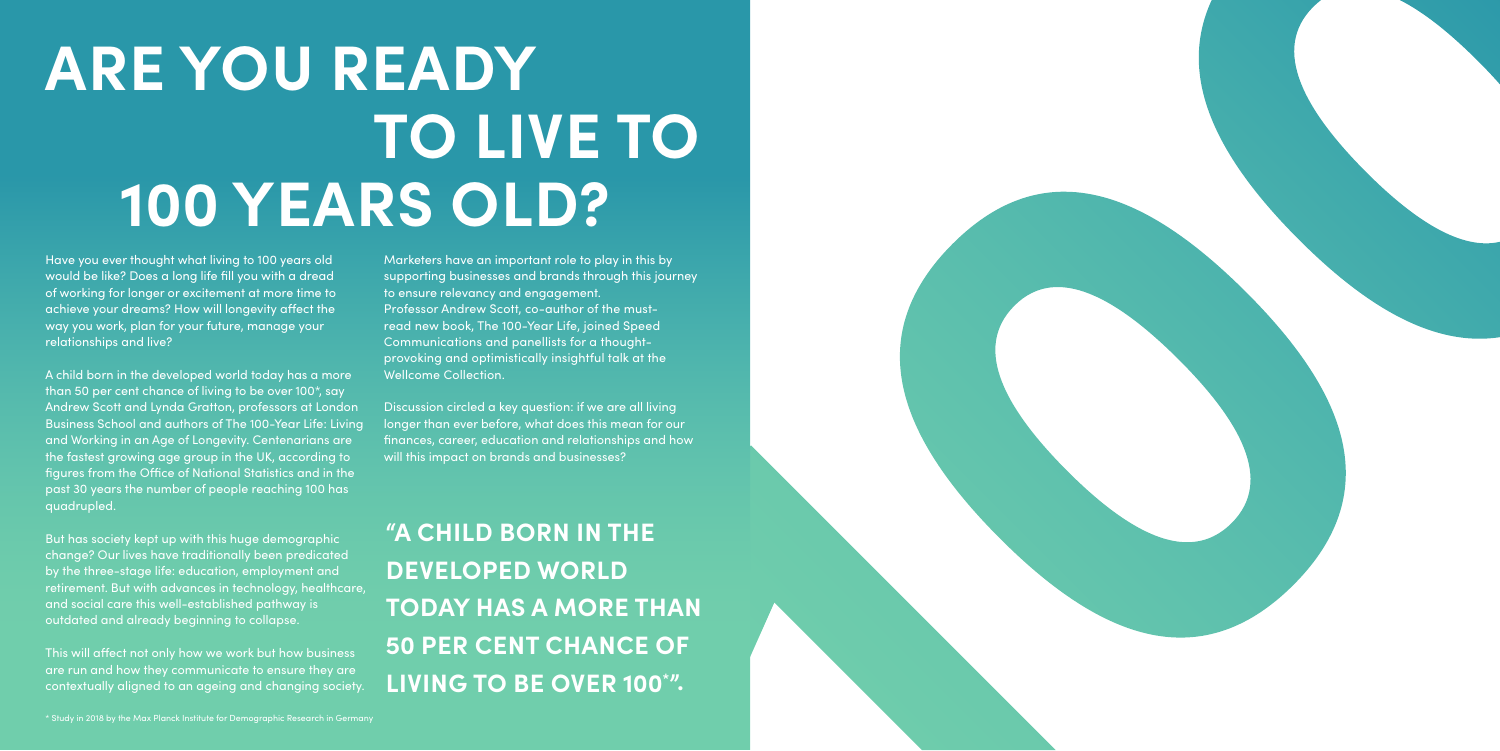## **THE DEATH OF AGE-OLD CONCEPTS**

Not only are we living longer, but we are healthier for longer, meaning that the 'old' concept of age, dictating which stage of life you're at and its traditional associated activities you should be engaging in, is becoming increasingly irrelevant. Our chronological age has become less of a guide as to who we are than ever before. If you are 21, we might previously presume you are starting out on a career, going to festivals, enjoying some disposable income or caring for the planet, but in the world of the 100-year life, this could be true of anyone, no matter what age they are.

Instead biological age (how healthy we are), subjective age (how old do we feel) and sociological age (how old does society view you) will be a much truer indication of people's stage in life. Essentially, 'age equals stage', will no longer exist. Instead we'll be living a multi-staged life with multiple careers, breaks and transitions. As technology takes over more jobs, new ones will be created. We'll be required to be flexible, responsive and experimental.

"The three-stage life that involves education, career and retirement will no longer apply for people with an increased life expectancy," Professor Scott says. "When reaching their 40s or 50s, people will consider changing careers or becoming entrepreneurs, because they will spend more years in work than their parents."

> **"NOT ONLY ARE WE LIVING LONGER, BUT WE ARE HEALTHIER FOR LONGER."**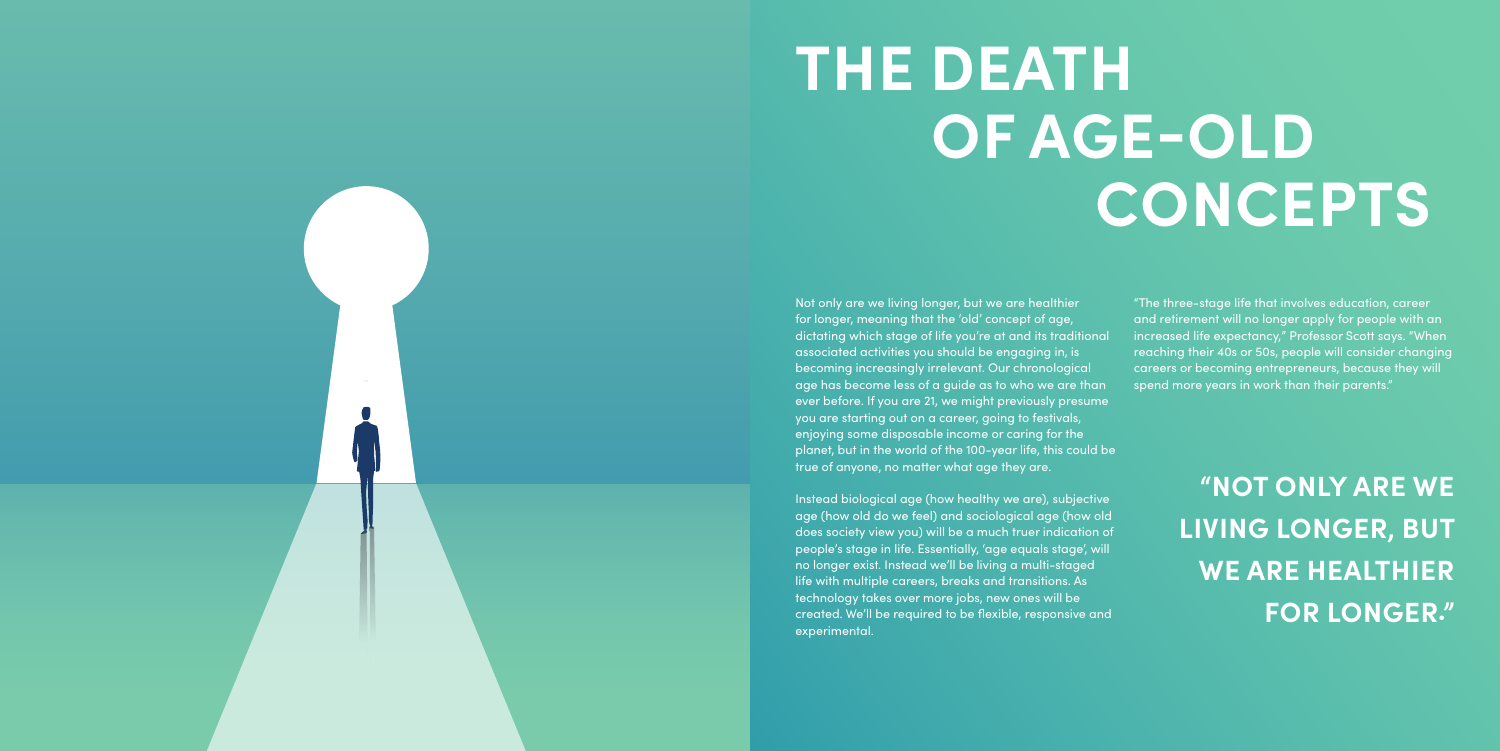Key is how our long life will be funded. Can we rely on investing in traditional financial safety nets such as savings, property and pension – the tangible assets of security? Well, yes, and also no. "The simple truth is that if you live for longer then you need more money," explains Professor Scott. For some this means investing more in pensions and for others (possibly the majority), this means working for longer. Many countries are in the painful process of raising retirement age – from 2019 the UK State Pension age will increase for both men and women to reach 66 by 2020 with further increases planned – but retirement age is not moving as fast as life expectancy is growing.

But it's not all about money. It's also important to understand how a life lived over 100 will impact on intangible assets that are grouped under productivity, vitality and transformation. "For most people, a good life would be one with a supportive family, great friends, strong skills and knowledge and good physical and mental health," asserts Professor Scott. "These are all intangible assets and it is not surprising they are as important as financial assets when it comes to building a productive long life"

Being productive at work (productive assets) due to skills and experience accrued within a career has a direct link to earning potential. Vitality assets include mental and physical health, relationships, friendships and family and are often equated to feelings of having a good life. Our transformational assets, the ability and confidence to face many transitions, are currently under-utilised in the traditional three-stage life but will be "crucial" in a multi-stage life.

All these intangible assets need to be invested in as diligently as tangible assets such as pensions and savings, say the authors. Due to their very nature, however, intangible assets are difficult to measure and so quantify in the marketplace. They are also long-term, irreversible transactions – you can buy or sell a house, for example, but you can't buy or sell a friendship or a career. One solution, explained Professor Scott, is to invest carefully at the outset.

Businesses and brands will eventually respond to the rising importance of intangible assets and this may prompt a rise of new services in helping us re-educate, re-evaluate and re-establish ourselves.

## **THE VALUE OF TANGIBLE AND INTANGIBLE ASSETS**

**"THE SIMPLE TRUTH IS THAT IF YOU LIVE FOR LONGER THEN YOU NEED MORE MONEY."** 

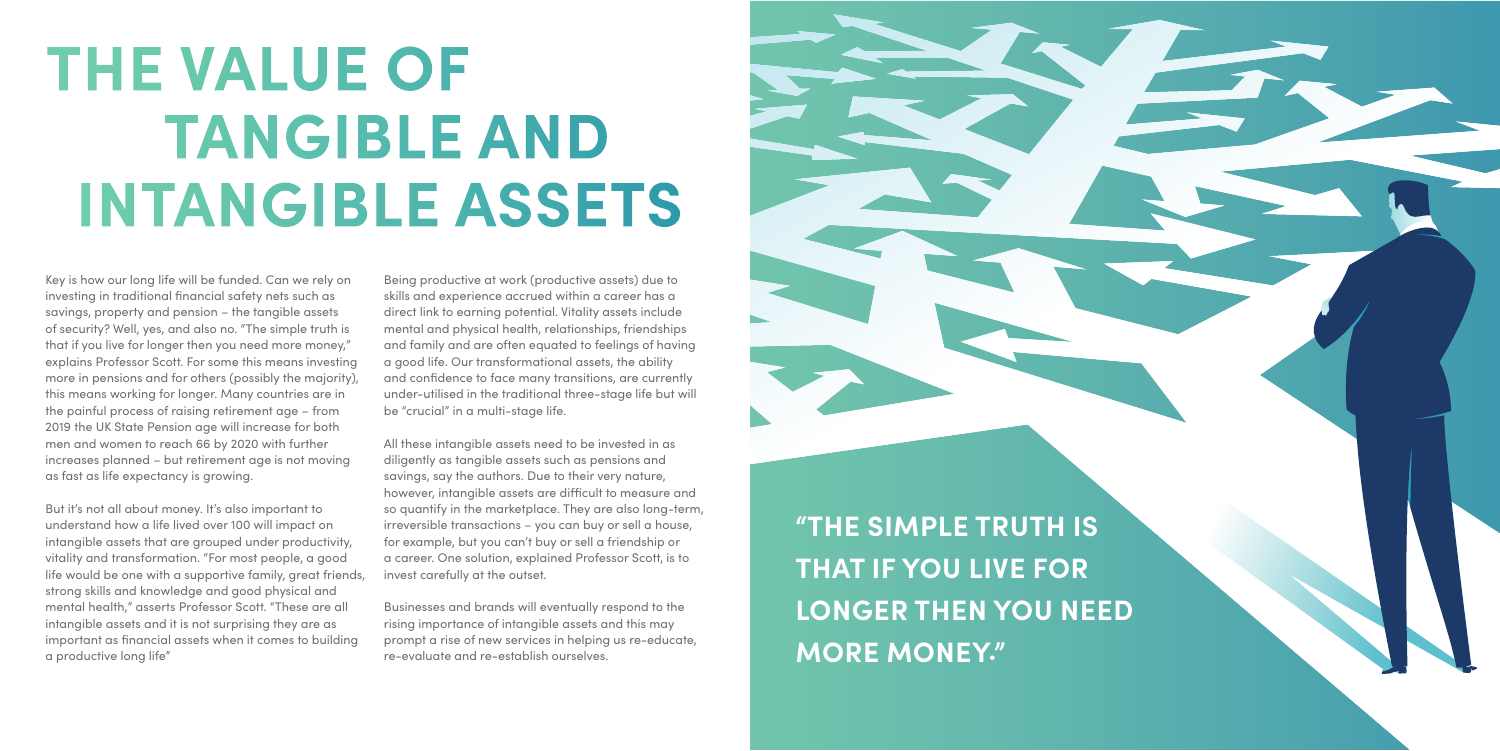Living longer means we have more time – a lot more time. "In countries doing well, life expectancy has been increased by 2.5 years per decade, 3 months per year, 6 hours per day," says Professor James Vampel of Max Planck Institute for Demographic Research, Germany.

Life isn't too short after all. In fact, those extra six hours a day could mean we live a 30-hour day, which would disrupt our daily routines. It could prompt a shift from three meals a day to five meals a day as our day elongates and working hours shift. These extra meals will have a huge impact on food service industries and leisure businesses who might need to disrupt their current commercial model to cope. Longevity is not necessarily about ageing in this context, but about having more time.

The 100-year life also throws a spotlight on what we will do with our productive hours; those hours that aren't weekends or down-time. If we live to 70 we have 120,000 productive hours, but living to 100 means we have over 200,000 productive hours. We may have to question how much we love our jobs and careers – do we want to work for nearly double the amount of time? Life isn't too short after all.



## **IT'S TIME TO THINK ABOUT TIME**

**"LIFE ISN'T TOO SHORT AFTER ALL. IN FACT, THOSE EXTRA SIX HOURS A DAY COULD MEAN WE LIVE A 30-HOUR DAY."**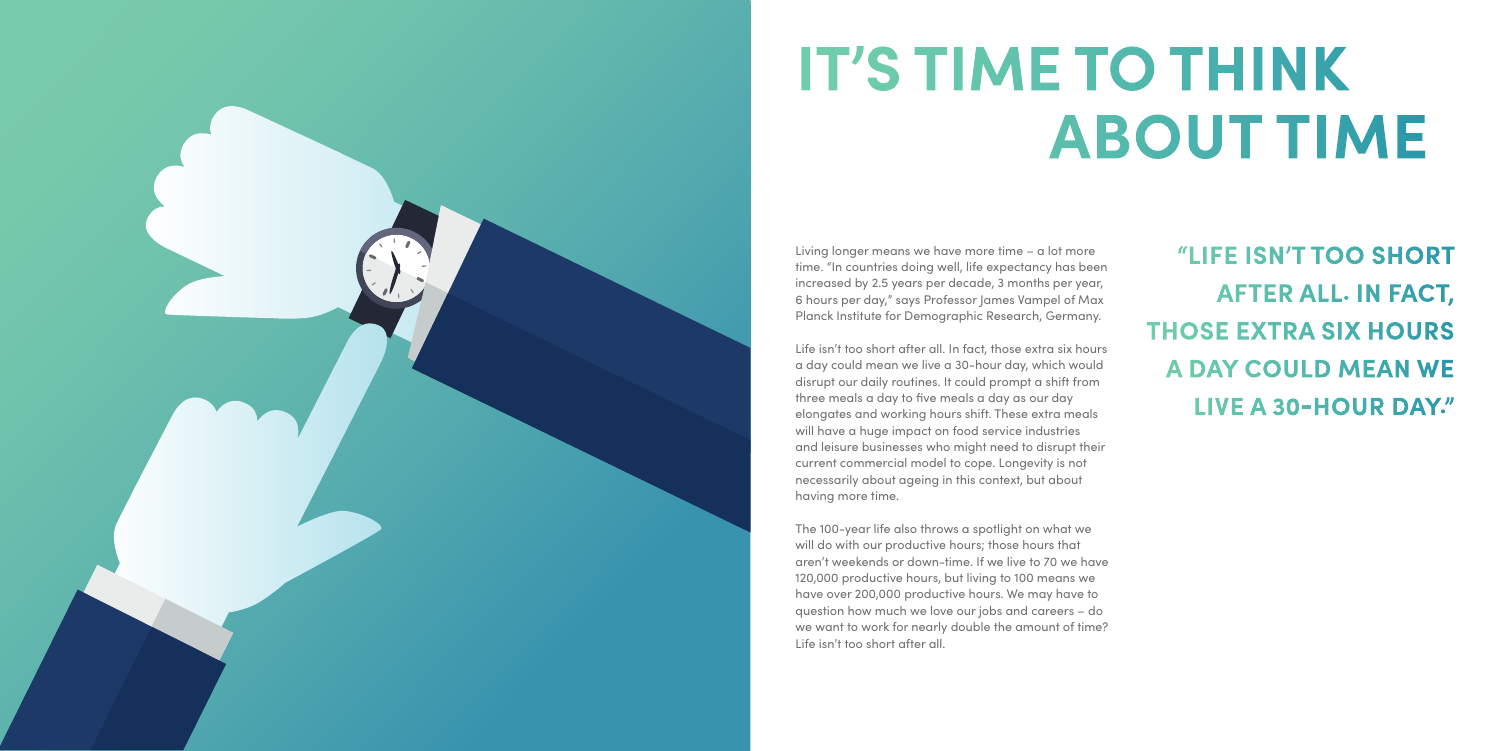So far, we have learned that the 100-year life will break down the long-held concept that age equals stage, that we will need to invest in intangible assets to nurture ourselves over the increased longevity and that, quite simply, we will have more time. The final focus then is, if we have more time and will live a multi-stage life, how will we adapt and recreate ourselves?

It's likely that the education we have in our teens will not serve us through our career. "Nothing you learn at 20 will see you through a 60-year career," explains Professor Scott. Business HR processes and recruiting will require greater flexibility and a new approach to accommodate new working practices and how they view age in terms of employability. Age will no longer be a measure of seniority. Career breaks and new careers will be the norm. Older people do tend to get paid more, which makes them an expensive resource and will require them to be more imaginative in their career choices half-way through their lives.

Brands, especially those in personal finance, health and wellbeing and leisure sectors, will have to adapt to a changing customer base – beauty brands are showing themselves ahead of the curve by ditching the anti-ageing approach in favour of pro-ageing campaigns.

The 100-year life will not only impact careers and working life, but also down-time and the leisure industry, whose focus to date has been on satisfying a population focused on a three-stage life.

"As people live longer and need to make investments in their intangible assets, we expect to see a shift in how leisure is used. Rather than consuming time, we expect more time to be spent investing in intangibles. In other words, more re-creation than recreation," says Professor Scott.

The implications for leisure brands of all descriptions is huge. "If the last 100 years saw the development of a leisure industry that privatised public entertainment based around consumption, then we can expect a growing leisure industry aimed at the individual," he says. We are already starting to see this with a shift from hundreds of people in a cinema watching the same film at the same time, to the rise of the individualistic Netflix and personal on-demand TV.

## **RECREATION BECOMES RE-CREATION**

**"NOTHING YOU LEARN AT 20 WILL SEE YOU THROUGH A 60-YEAR CAREER."**

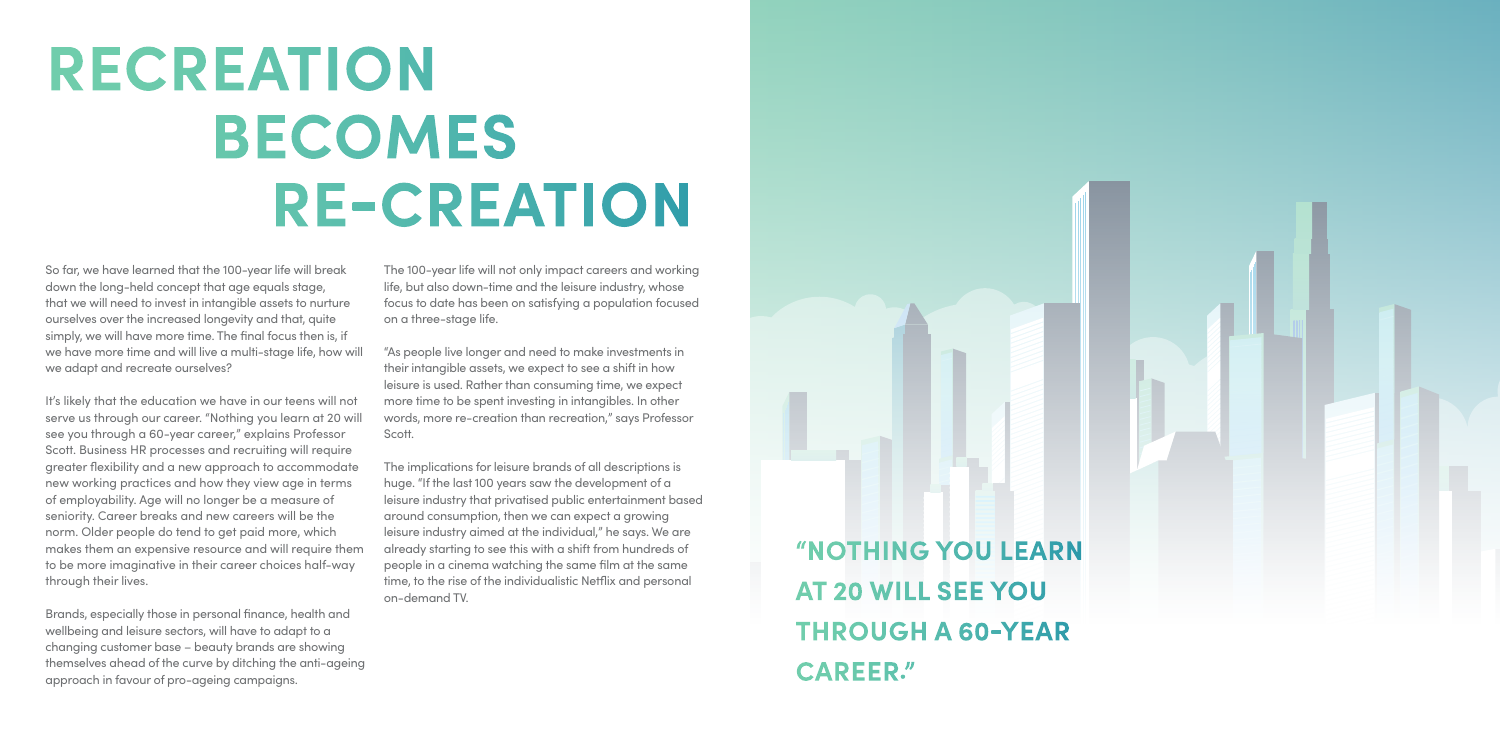This huge shift in society is unprecedented in our lifetimes. We will see the rise in new jobs and skills, the shift from the three-stage life to a multi-stage life, where chronological age will no longer dictate behaviour and ageing will be diverse. We currently talk about the sandwich generation, where three generations are living under one roof and holidaying together, but we could soon see the rise of the clubsandwich generation, where four or more generations live together.

The biggest shift, however, will be the importance placed on experimentation – we simply don't know yet what will work and what won't work in our 100-year life. For generation after generation, those who came before were role models for our own futures. This will no longer be the case, our parents' lives will not set the precedent for our long lives. Instead, we will find new role models, whether that is companies, governments, brands or individuals.

While the future is uncertain, what is not is that the change – for people, businesses and governments – will be seismic.

Marketers need to understand these changes and help businesses and brands to navigate the new ways of managing their employees and also how they position

themselves to support this shift in thinking. From recruitment and skills for all businesses, through to financial planning and health and wellness. We all need to shift they way we look at out lives and make changes for the future.

Andrew Scott is Professor of Economics at London Business School and a Fellow of the Centre for Economic Policy Research. He previously held positions at Harvard University, London School of Economics and All Souls, Oxford University. He has been an advisor to the House of Commons, the Bank of England, HM Treasury and Economic Advisor to the Prime Minister of Mauritius. He is currently on the advisory board of the UK's Office for Budget Responsibility and a member of the Cabinet Office Honours Committee (Science and Technology).

## **THE IMPORTANCE OF EXPERIMENTATION**

#### **SO HOW DO YOU GET READY FOR A LONG LIFE?**

PROFESSOR ANDREW SCOTT'S TIPS TO ENSURING A LONG LIFE IS A GIFT RATHER THAN A CURSE



Longevity is not about getting older – it's about being younger for longer



Audit your tangible and intangible assets



Use your free time to invest in fitness, skills and relationships

| K, |
|----|

Think about the experiences you want to have and plan for



Experiment. There are no role models or plans to follow



Be flexible and open to change